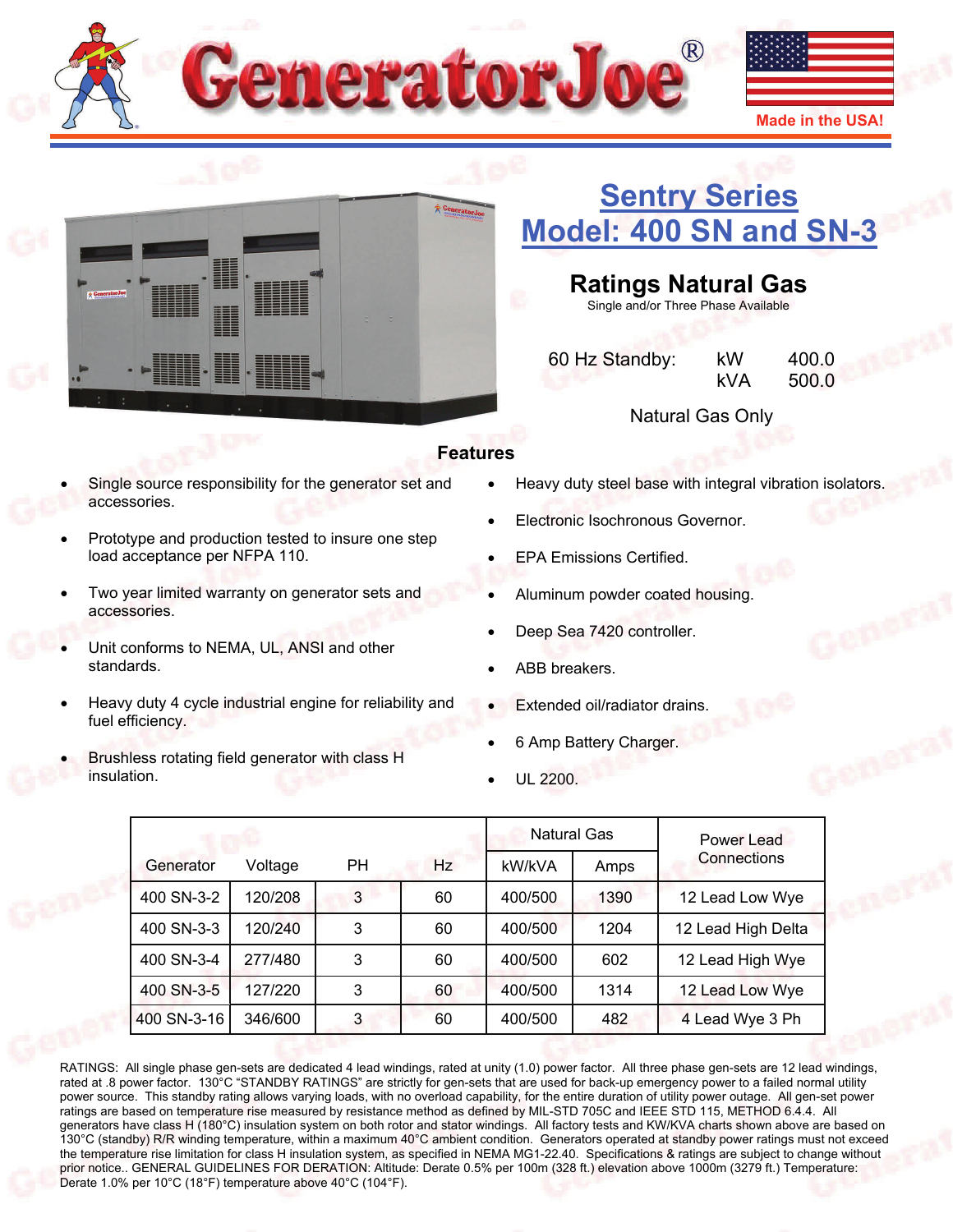#### **ENGINE\_\_\_\_\_\_\_\_\_\_\_\_\_\_\_\_\_\_\_\_\_\_\_\_\_\_\_\_\_\_\_\_\_\_\_\_\_\_\_**

| Manufacturer  Power Solutions Inc. (PSI)                      |  |
|---------------------------------------------------------------|--|
| Model and TypeHeavy Duty 21.9LTCAC, 4 cycle                   |  |
| Aspiration Turbocharged / Charged Air Cooled                  |  |
| Cylinder Arrangement  12 Cylinders, V-12                      |  |
| Displacement Cu. In. (Liters) 1338 (21.9)                     |  |
| Bore & Stroke In. (Cm.) 5.04 x 5.59 (12.8 x 14.2)             |  |
|                                                               |  |
| Main Bearings & Style  14, Precision Half-Shell               |  |
|                                                               |  |
|                                                               |  |
|                                                               |  |
|                                                               |  |
|                                                               |  |
| Frequency Reg. (no load-full load) Isochronous                |  |
|                                                               |  |
|                                                               |  |
|                                                               |  |
| Piston Speed, ft/min (m./min) 1830 (558)                      |  |
| Max Power, bhp (kwm) Standby/NG 612 (457)                     |  |
| Ltd. Warranty Period . 12 Months or 2000 hrs., first to occur |  |
|                                                               |  |

#### **FUEL SYSTEM \_\_\_\_\_\_\_\_\_\_\_\_\_\_\_\_\_\_\_\_\_\_\_\_\_\_\_\_\_\_\_\_\_**

Type ...................................... NAT. GAS, Vapor Withdrawal Fuel Pressure (kpa), in. H2O\* ................................ (1.74), 7" Secondary Fuel Regulator ....................... NG Vapor System Auto Fuel Lock-Off Solenoid ................ Standard on all sets Fuel Supply Inlet Line ........................................ (2) 3" NPTF \* Measured at gen-set fuel inlet, downstream of any dry fuel accessories.

#### **FUEL CONSUMPTION**

| <b>NAT. GAS: FT<sup>3</sup>/HIR (M<sup>3</sup>/HIR)</b> | <b>STANDBY</b>      |  |
|---------------------------------------------------------|---------------------|--|
| 1000% LOAD                                              | 4422300 ((112200.0) |  |
| 7/5% LOAD                                               | 32977 (93.3))       |  |
| 50% LOAD                                                | 23144 ((655.5))     |  |
| $NG = 10000$ BTU $X$ FT <sup>3</sup> = Total BTU/HR     |                     |  |

#### **OIL SYSTEM**



#### **ELECTRICAL SYSTEM \_\_\_\_\_\_\_\_\_\_\_\_\_\_\_\_\_\_\_\_\_\_\_\_\_\_**

Ignition System ..................................................... Electronic Eng. Alternator/Starter: …24 VDC, negative ground, 45 amp/hr. Recommended battery to -18°C (0° F): (2) 12 VDC, BC# 31, Max. Dimensions: 14"lg x 6 3/4" wi x 10" hi, with standard round posts. Min output 1000 CCA. Battery tray (max. dim. at 15"lg x 7"wi). This model has (2) battery trays, (2) hold down straps, (2) sets of battery cables, and (1) battery charger. Installation of (2) 12VDC starting batteries connected in series for 24VDC output is required, with possible higher AMP/HR rating, as described above, if the normal environment temperature averages -13° F (-25°C) or cooler.

#### **COOLING SYSTEM**

| Type of System Pressurized, closed recovery                              |  |
|--------------------------------------------------------------------------|--|
| Coolant Pump Pre-lubricated, self-sealing                                |  |
| Cooling Fan Type (no. of blades) Pusher (8)                              |  |
|                                                                          |  |
| Ambient Capacity of Radiator °F (°C) 125 (51.6)                          |  |
| Engine Jacket Coolant Capacity Gal (L) 14 (53.0)                         |  |
| Radiator Coolant Capacity Gal.(L)50.0 (189)                              |  |
| Maximum Restriction of Cooling Air Intake                                |  |
| and discharge side of radiator in. $H20$ (kpa)  0.5 (.125)               |  |
| Water Pump Capacity gpm (L/min)174 (660)                                 |  |
| Heat Reject Coolant: Btu/min (kw)25,760 (453)                            |  |
| Low Radiator Coolant Level ShutdownStandard                              |  |
| Note: Coolant temp. shut-down switch setting at 230°F (110°C) with 50/50 |  |
| (water/antifreeze) mix.                                                  |  |

#### **COOLING AIR REQUIREMENTS**

| Combustion Air, cfm $(m^3/min)$ 1027 (29.1)   |  |
|-----------------------------------------------|--|
| Radiator Air Flow cfm $(m^3/mn)$ 29,000 (821) |  |
| Heat Rejected to Ambient:                     |  |
|                                               |  |
|                                               |  |

#### **EXHAUST SYSTEM**

| Max. Back Pressure in. hg (KPA) 3.0 (10.2)            |                       |
|-------------------------------------------------------|-----------------------|
| Exhaust Flow, at rated kw: cfm $(m^3/mn)$ 2995 (84.8) |                       |
| Exhaust Temp., at rated kw: °F (°C) 1350 (732)        |                       |
| Engines are EPA                                       | certified for Natural |
| $\bullet$<br>Gas.                                     |                       |



**Santa Rosa, CA 95405 4723 Muirfield Court Fax: 707 542-2227 Phone: 707 542-2224 Web: [www.generatorjoe.net](http://www.generatorjoe.net) Email: [sales@generatorjoe.net](mailto:sales@generatorjoe.net?subject=Your%20products)**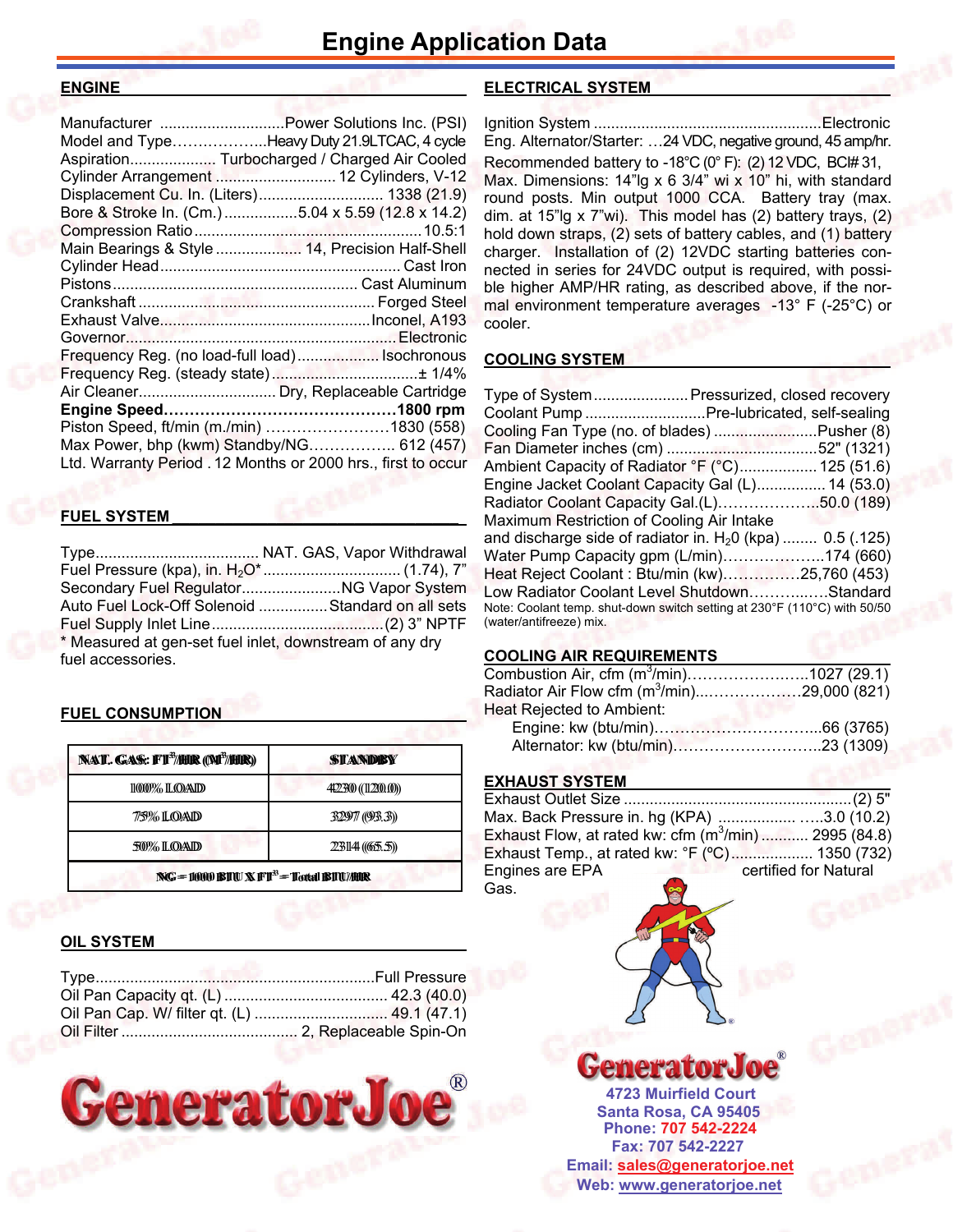### **AC Alternator Specifications**

**STANDARDS:** Marathon MagnaPlus and MagnaMax generators meet UL Listed Electric Generator, American and other international standards such as: NEMA MG1-22, BS5000, CAS C22.2, IEC 34-1 AND VDE 0530. Other standards and certifications can be considered upon request. (Both MagnaPlus & MagnaMax series are built with NEMA Class H Insulation materials or better which are normally rated at 190C degrees total temperature by NEMA however UL laboratories demands the total temperature be derated to a maximum of 160C total temperature when "UL LISTED").

**VOLTAGE REGULATOR:** SE350, supplied with standard MagnaPlus units and excitation system have solid state voltage build-up, encapsulated for humidity and abrasion protection, 1% regulation, volts per hertz operation, over excitation shutdown, stability adjust and built-in voltage adjustment.

PM300 (optional on MagnaPlus) Supplied with optional PMG excitation support have solid state voltage build-up, encapsulated for humidity and abrasion protection, 1% regulation, volts per hertz operation, over excitation shutdown, stability adjust and built-in voltage adjustment.

DVR2000E+ (optional for MagnaPlus) Standard on MagnaMax voltage regulator and PMG excitation support system are digital, microprocessor design with solid state voltage build-up, encapsulated for humidity and abrasion protection, 1/4% regulation, true volts per hertz operation with adjustable cut in, loss of sensing continuity shutdown,

PMG Excitation Support System (Standard on MagnaMax) Optional for MagnaPlus, permanent magnet generator excitation support system, minimum short circuit support current of 300% of the rating (250% for 50 hertz) for 10 seconds.

**INSULATION SYSTEM:** Meet UL1446, UL2200 requirements. Class H materials or better.

**MAIN ROTOR:** MagnaPlus main rotating field construction shall consisting of one piece, four pole laminations, incorporate amortisseur windings to facilitate parallel operation and application to voltage distorting loads. In addition, the amortisseur winding and field pole coil supports may be integrally die cast with the rotor laminations to form a unitized rotor core. The rotating assembly shall be dynamically balanced to less than 2 mils -peak-to-peak-displacement, and shall be designed to have an over speed withstand of 125% of rated speed for 15 minutes when operating at stable rated operating temperature.

**VERIFICATION OF PERFORMANCE:** (MagnaPlus series) All certified performance and temperature rise test data submitted by generator manufacturer are to be the result of the actual test of the same or duplicate generators. Temperature rise data shall be the result of loaded, rated power factor heat runs at the rated voltage and hertz. All performance testing shall be done in accordance with MIL-STD-705 and/or IEEE Standard-115. Generators are manufactured using production procedures & quality

### **Deep Sea 7420 Digital Controller**



auto start mains (utility) failure module for single gen-set applications. This controller includes a backlit LCD display which continuously displays the status of the engine and generator at all times.

The 7420 controller will also monitor speed, frequency, voltage, current, oil pressure, coolant temp., and fuel levels. These modules have been designed to display warning and shut down status. It also includes: (11) configurable inputs alerts ● (8) configurable outputs alerts ● voltage monitoring ● mains (utility) failure detection ● (250) event logs ● configurable timers ● automatic shutdown or warning during fault detection • remote start (on load) ● engine preheat ● advanced metering capability ● hour meter ● text LCD displays ● protected solid state outputs ● test buttons for: stop/reset ● manual mode ● auto mode ● lamp test ● start button ● power monitoring



The 7420 controller is an This controller includes the 7420 expansion features including RS232, RS484 (using MODBUS-RTU/TCP), direct USB connection with PC, expansion optioned using DSENet for remote annunciation and remote relay interfacing for a distance of up to 3300FT. The controller software is freely downloadable from the internet and allows monitoring with direct USB cable, LAN, or by internet via the built in web interface.



Further expansion is available by adding the optional "WebNet" gateway interface module. This device will allow comprehensive monitoring of the generator via the cloud including identification, location, and status. Some advantages of this module include: reduced site visits and maintenance costs • remote fuel management ● fault analysis ● asset

tracking ● automatic system alerts ● maximized system up -time.

> **Santa Rosa, CA 95405 4723 Muirfield Court Fax: 707 542-2227 Phone: 707 542-2224 Web: [www.generatorjoe.net](http://www.generatorjoe.net) Email: [sales@generatorjoe.net](mailto:sales@generatorjoe.net?subject=Your%20products)**